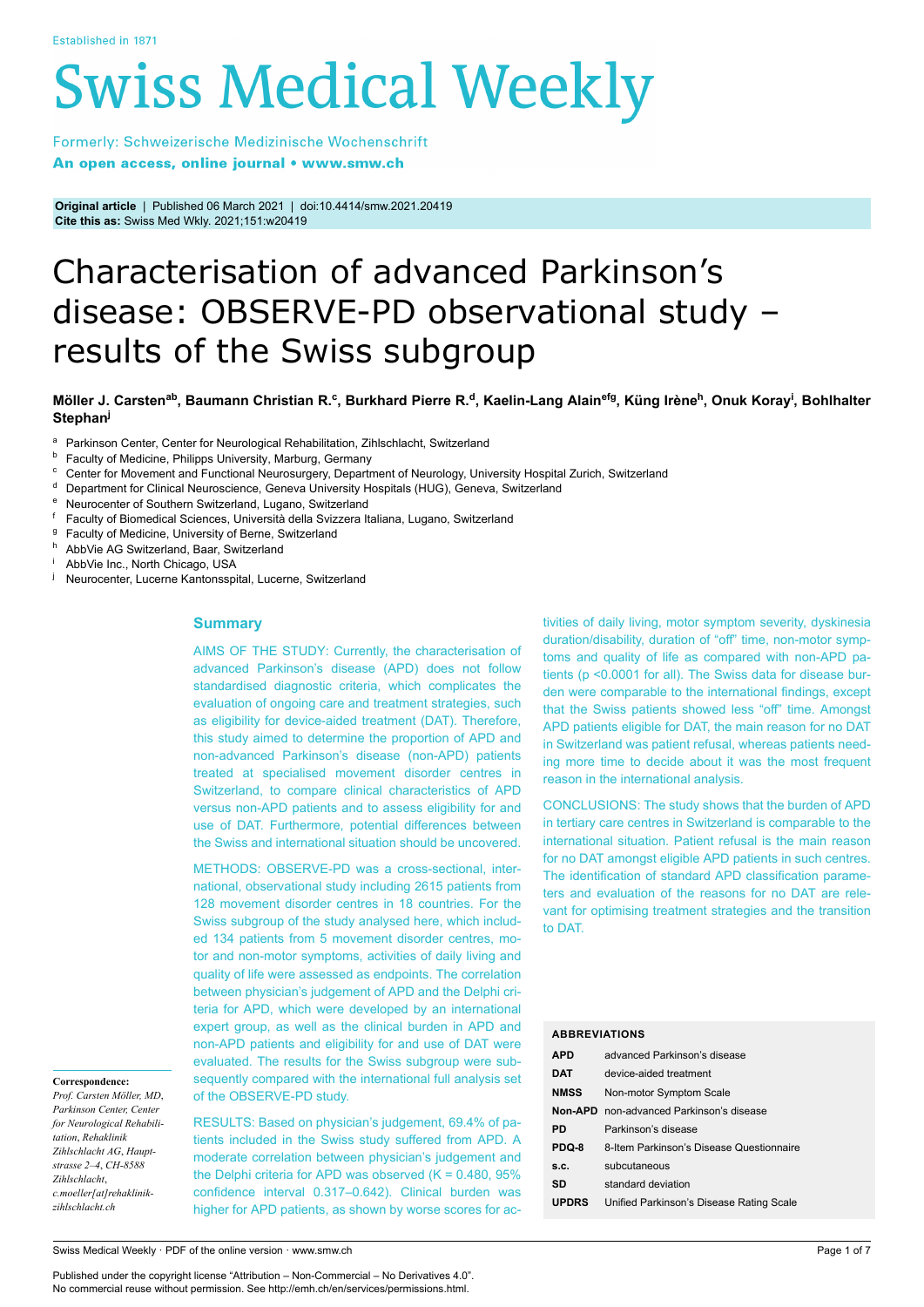# **Introduction**

Parkinson's disease is an incurable neurological disorder, which gradually progresses and may eventually lead to severe disability despite therapeutic intervention [[1](#page-6-0)–[5](#page-6-1)].Device-aided treatment (DAT) such as continuous infusion therapies (apomorphine s.c. or intraduodenal levodopa) or stereotactic surgery with deep brain stimulation are nowadays recognised options in the advanced stages of Parkinson's disease [[2](#page-6-2)]. DAT is thereby generally provided by a multidisciplinary expert group at a specialised movement disorder centre or clinic [[3](#page-6-3)].

Progression to advanced Parkinson's disease (APD) is not well defined, even though the increased severity of cardinal Parkinson's disease symptoms such as tremor, rigidity and akinesia, or the development of axial signs such as postural instability, gait disorders or truncal deformities, may be observed as indicators of disease progression. In the pre-levodopa era, natural progression of Parkinson's disease was formalised by Margaret Hoehn and Melvin Yahr in their well-established scale, whereby reaching stage 3 would be considered a crucial step toward advanced disease [[6](#page-6-4)]. However, the introduction of levodopa therapy had a major impact on the clinical features previously used to assess disease progression. Especially levodopa-related manifestations, such as motor fluctuations and levodopa-induced dyskinesia, are now considered more reliable indicators of progression, even though there is currently no distinct threshold above which the disease is classified as advanced [\[2,](#page-6-2) [4](#page-6-5)]. Therapeutic decisions, such as eligibility for DAT, which are required to optimise patient outcomes, are complicated by the lack of a clear classification system [\[1\]](#page-6-0). Therefore, significant efforts have been made in recent years to reach global consensus on the definition of APD as an operational tool to provide guidance on the timing of DAT initiation [\[1\]](#page-6-0). Currently reported percentages of patients with APD treated in a movement disorder centre vary between studies [\[7](#page-6-6)[–11\]](#page-6-7). However, a clearer understanding of the number of APD patients within a movement disorder centre forms an important basis for efficient planning of DAT initiation [[1](#page-6-0)]. In the past few years, the decision to implement DAT in individual patients has shifted towards earlier stages of Parkinson's disease, which further complicates the definition of APD [[12\]](#page-6-8). Here we report the results of the Swiss subgroup of the cross-sectional, multi-country, observational OBSERVE-PD study, which aimed at assessing the proportion of APD patients in movement disorder centres, based on physician's judgement and the Delphi criteria for APD, the clinical burden of APD and the eligibility for and use of DAT. In addition, the data of the Swiss subgroup was compared with the results obtained from the previously published international full analysis set [\[3\]](#page-6-3). The study results are reported in accordance to the STROBE statement for obser-vational studies [\[13](#page-6-9)].

# **Methods**

The detailed methods of the international OBSERVE-PD study have been published previously and will be briefly described here [\[3\]](#page-6-3).

## **Study setting**

This observational study was conducted in a cross-sectional, non-interventional, multi-country, multicentre format in movement disorder centres/clinics in 18 active countries, including 5 in Switzerland, for which the subgroup analysis is presented here. The main eligibility criteria for participating movement disorder centres was the availability of DAT, including levodopa-carbidopa intestinal gel, continuous subcutaneous apomorphine infusion or deep brain stimulation. Patients were documented between February 2015 and January 2016. The project database was closed in June 2016, and the study results were finally reported in September 2016. To ensure that the distance of upper and lower limits of the two-sided 95% confidence interval (CI) for the primary endpoint would not exceed 2.0%, a sample size of approximately 2500 patients was chosen.

The study was approved by the local ethics committee and was performed according to International Council for Harmonization of Technical Requirements for Pharmaceuticals for Human Use and Good Clinical Practice requirements and followed the principles of the Declaration of Helsinki.

#### **Patient selection**

Parkinson's disease patients at least 18 years of age, i.e., outpatients attending routine clinical visits or inpatients at participating movement disorder centres, were eligible to participate in the study. A clinical diagnosis of Parkinson's disease according to the assessment of the treating physician and written informed consent were further requirements. Exclusion criteria were "off" stage at any time of the visit, uncertainty around the Parkinson's disease diagnosis and participation in another clinical study. Patients were identified consecutively and were asked to participate in the study to avoid selection bias.

#### **Study assessments**

Data were collected for each patient during a single study visit following provision of signed informed consent. As previously published, the data collected included demographics, Parkinson's disease-related information, Parkinson's disease treatment information and comorbidities [[3](#page-6-3)]. The assessment of patient eligibility for DAT was based on the movement disorder specialist's judgement and did not require stringent eligibility criteria. Generally, motor fluctuations refractory to oral treatment was the main criterion. Assessment of motor symptoms during the study visit was based on the Unified Parkinson's Disease Rating Scale (UPDRS) in "on" stage (Part II – activities of daily living; Part III – motor signs; Part IV – items 32, 33, 34, 39, complications of therapy; Part V – modified Hoehn and Yahr scale). Non-motor symptoms and quality of life were assessed using the Non-motor Symptoms Scale (non-motor symptoms S) and the 8-Item Parkinson's Disease Quality of Life Questionnaire (PDQ-8), respectively.

#### **Endpoints**

The primary endpoint of the study was the proportion of Parkinson's disease patients with APD according to physician's judgement. Secondary endpoints included parameters used to select the advanced stage Parkinson's disease patients versus non-advanced Parkinson's disease patients, the number of APD patients according to physician's

Swiss Medical Weekly · PDF of the online version · www.smw.ch

Published under the copyright license "Attribution – Non-Commercial – No Derivatives 4.0". No commercial reuse without permission. See http://emh.ch/en/services/permissions.html.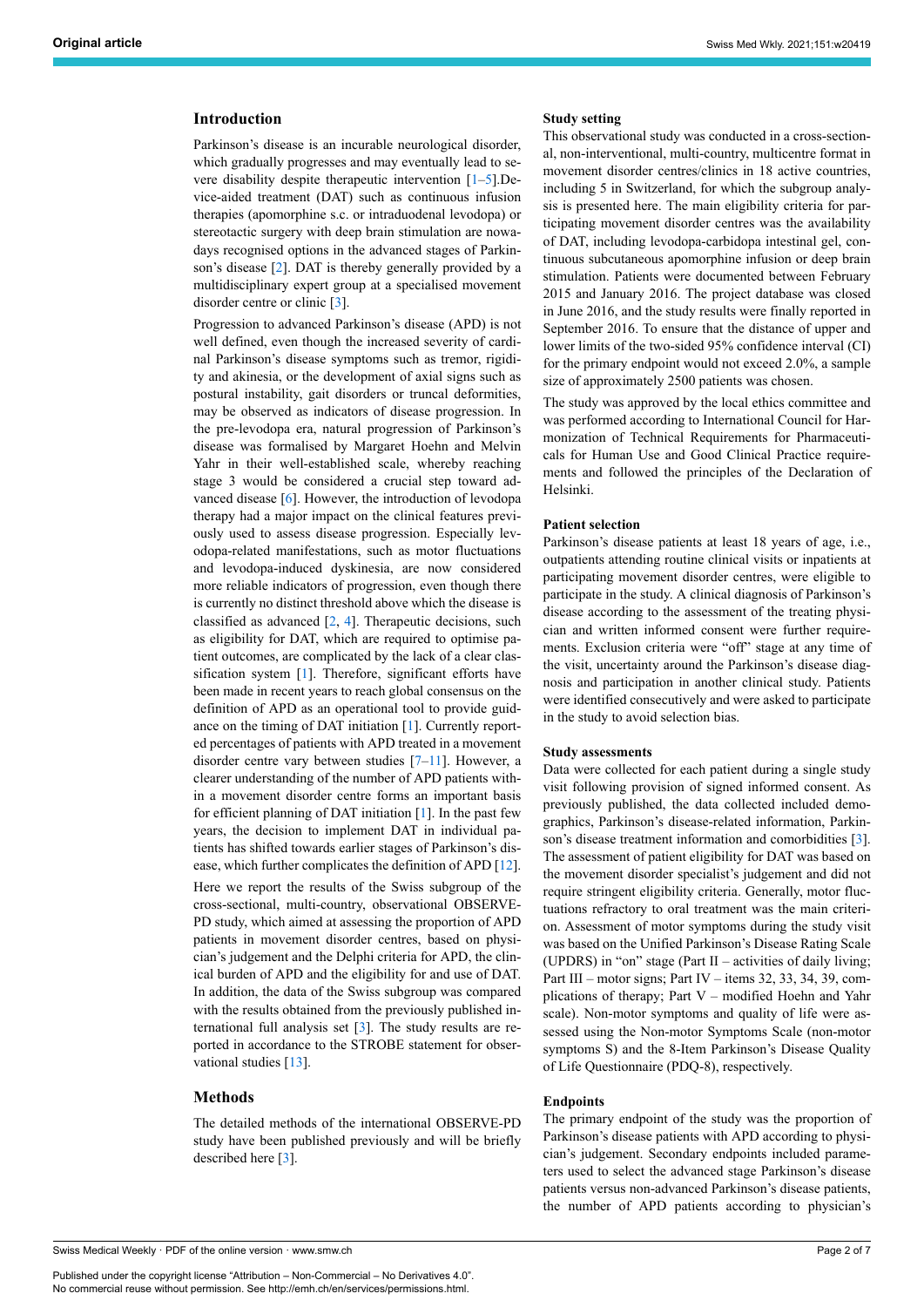judgement eligible for invasive therapies per physician's judgement, referral source and duration since diagnosis, and the proportion of APD patients identified by physician's judgement compared with the proportion identified by APD criteria created by the Delphi method for each of the eleven APD criteria questions separately.

#### **Delphi criteria for APD**

The Delphi criteria were previously developed by an international expert group as a staging tool to help with the identification of patients with APD and to optimise patient care (e.g., DAT eligibility). Here, experts used the Delphi consensus methodology to identify 15 clinically relevant indicators for suspected APD, including six motor symptoms, five non-motor symptoms and four functional impairments. Furthermore, consensus was reached on seven indicators describing characteristics of APD patients eligi-ble for DAT [\[1\]](#page-6-0).

A predefined endpoint of this study was to compare Delphi staging with the physician's judgement. Therefore, the patients were assessed by the investigators (movement disorder specialists) using their own judgement, followed by an assessment using eleven questions developed by the Delphi method. These questions aimed, amongst others, at assessing the level of troublesome motor fluctuations, the number of hours during the waking day in which the patient has "off" symptoms, whether the patient has "off" time at least every 3 hours, and the level of capacity in activities of daily living ([table 1\)](#page-2-0). Patients fulfilling any of these eleven indicators were considered to have APD. Importantly, patients with ongoing DAT were not assessed using the Delphi criteria.

#### **Safety**

This observational study was not designed to identify or quantify any safety aspects [\[3\]](#page-6-3).

#### **Statistical analysis**

Statistical analyses were essentially carried out as previously described for the international full analysis set, using the SAS® package, version 9.2 (SAS Institute, Cary, NC) [[3](#page-6-3)]. Below, the statistical methods applied for the Swiss subgroup analysis are described in detail. Because of the small sample size, regression analysis was not done for the Swiss subgroup.

Quantitative data were analysed by standard statistical parameters (valid n, missing n, mean, standard deviation [SD], minimum, lower quartile, median, upper quartile, and maximum) and an additional frequency distribution was supplied after appropriate grouping of the data. Qualitative data are presented through absolute and relative frequency distributions. For categorical variables associated with score values, the mean was also calculated. If not stated otherwise, the valid data per parameter excluding patients with missing values were used for calculation of percentages.

For the primary endpoint and for selected secondary endpoints, two-sided 95% confidence intervals were provided. Confidence intervals and p-values (two-sample t-test) were calculated for differences between advanced vs non-advanced Parkinson's disease patients. Cohen's kappa was calculated for correlation analyses.

The secondary endpoint parameters used to select the advanced stage Parkinson's disease patients versus non-advanced Parkinson's disease patients (demographics, disease duration since diagnosis, UPDRS, modified Hoehn and Yahr staging, quality of life, comorbidities, anti-PD medication) were evaluated based on a stratified descriptive presentation (APD patients, non-APD patients, all patients).

The full analysis set consists of all patients enrolled in the study who had a physician's judgment on the stage of the disease. Patient data was collected in a single visit. Therefore, imputation methods for missing data, such as last-observation-carried-forward, were not applicable.

All patient characteristics (demographics, Parkinson's disease-related data and referral history, comorbidities, anti-Parkinson's disease medication, APD criteria, UPDRS II, III, IV, and V, NMSS, PDQ-8) are presented by the total population and stratified by APD and non-APD patients.

#### **Results**

#### **APD vs non-APD patients**

Out of 2627 documented patients, a total of 2615 were evaluable and therefore included in the full analysis set of the international study. The Swiss subgroup analysis included 134 patients from five participating movement disorder centres in Switzerland. Based on physician's judgement, 69.4% (95% CI 61.6–77.2; 93/134 patients) of the recruited Parkinson's disease patients suffered from APD. The mean age was 70.7 years within the APD group, and 67 years in the non-APD group ([table 2\)](#page-3-0). Overall, age, sex and the proportion of patients living at home were com-

<span id="page-2-0"></span>**Table 1:** Delphi criteria for advanced Parkinson's disease (APD) [[1\]](#page-6-0).

| Delphi consensus criteria questions                      | <b>Patient has</b>               |  |  |
|----------------------------------------------------------|----------------------------------|--|--|
| 1. Troublesome motor fluctuations, severity level        | Moderate or severe               |  |  |
| 2. "Off" time, hours/waking day                          | $\geq$ or $\leq$ 2               |  |  |
| 3. Night-time sleep disturbances, severity level         | Moderate or severe               |  |  |
| 4. Troublesome dyskinesia, hours/waking day              | $2-3$ or $>3$                    |  |  |
| 5. Non-motor fluctuations present                        | Yes                              |  |  |
| 6. "Off" time at least every 3 hours                     | Yes                              |  |  |
| 7. ≥5 times daily oral levodopa dosing                   | Yes                              |  |  |
| 8. Activities of daily living limitation, severity level | Moderate or severe               |  |  |
| 9. Falling, frequency                                    | Most of the time or all the time |  |  |
| 10. Dementia, severity level                             | Moderate or severe               |  |  |
| 11. Psychosis, severity level                            | Moderate or severe               |  |  |

Swiss Medical Weekly · PDF of the online version · www.smw.ch

Published under the copyright license "Attribution – Non-Commercial – No Derivatives 4.0". No commercial reuse without permission. See http://emh.ch/en/services/permissions.html.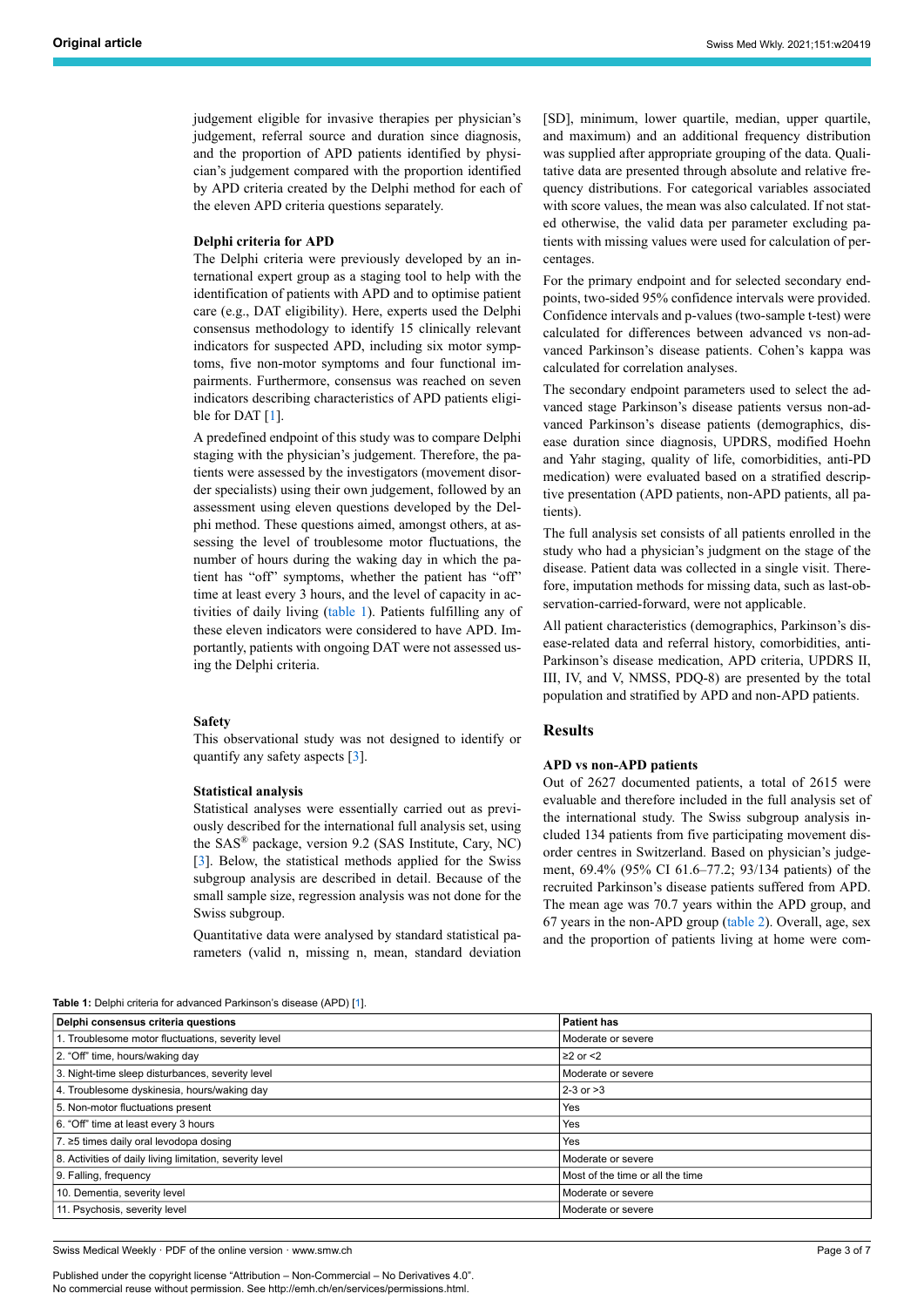parable between patients with APD and non-APD [\(table](#page-3-0) [2](#page-3-0)). However, caregiver support was required by 55.2% (48/87 patients) of APD patients, and by only 7.5% (3/ 40 patients) of non-APD patients ([table 2](#page-3-0)). The mean time since Parkinson's disease diagnosis was markedly longer for APD than for non-APD patients (11. 4 years [SD 6.3] vs 3.9 years [SD 3.2], [table 2\)](#page-3-0). Mean scores for activities of daily living, motor symptom severity, dyskinesia duration and disability, average duration of "off" time per day, nonmotor symptoms and quality of life were all significantly worse in APD patients than non-APD patients (p <0.0001 for all, [fig. 1\)](#page-3-1). Comorbidities were observed with an overall comparable frequency in both groups [\(table 3](#page-3-2)). However, more APD patients experienced cognitive dysfunction, sleep disorders and fatigue as compared with non-APD patients [\(table 3\)](#page-3-2).

# <span id="page-3-1"></span>**Delphi criteria and modified Hoehn and Yahr staging for APD**

The correlation between physician's judgement of APD and the Delphi consensus-based criteria for APD was moderate (Cohen's kappa, Κ = 0.480, 95% CI 0.317–0.642). The highest correlations were reached for question 1, troublesome motor fluctuations (moderate/severe vs mild, Κ = 0.288, 95% CI 0.188–0.388), question 7, minimum of five oral levodopa dosages per day (yes vs no,  $K = 0.251$ , 95% CI 0.130–0.372), and question 8, level of limitation of capacity for activities of daily living (moderate/severe vs mild, K = 0.414, 95% CI 0.289–0.539), whereas Cohen's kappa for question 2, hours of "off" symptoms during waking day ( $\geq$ 2 vs <2, K = 0.144, 95% CI 0.059–0.299), question 5, non-motor symptom fluctuations (yes vs no,  $K =$ 0.169, 95% CI 0.061–0.279), and question 6, "off" time at least every 3 hours (yes vs no,  $K = 0.112$ , 95% CI 0.029–0.197), remained low. Mean Hoehn and Yahr stage during "on" time was 2.9 (SD 0.8) for APD and 2.0 (SD 0.5) for non-APD patients, and all patients with a Hoehn

<span id="page-3-0"></span>**Table 2:** Patient Characteristics of ADP and non-ADP based on physician's judgement.

| <b>Characteristics</b>                          | $APD. N = 93$             |            | Non-APD, $N = 41$      |             |
|-------------------------------------------------|---------------------------|------------|------------------------|-------------|
|                                                 | $n/N$ (%)                 | Mean (SD)  | $n/N$ (%)              | Mean (SD)   |
| Age, years                                      |                           | 70.7 (9.4) |                        | 67.0 (10.5) |
| Sex, male                                       | 62/93 (66.7)              |            | 26/41 (63.4)           |             |
| Living at home                                  | 81/93 (87.1)              |            | 41/41 (100)            |             |
| Caregiver support, yes                          | 48/87 <sup>†</sup> (55.2) |            | $3/40^{\dagger}$ (7.5) |             |
| Time since Parkinson's disease diagnosis, years |                           | 11.4(6.3)  |                        | 3.9(3.2)    |
| Motor fluctuations present, yes <sup>*</sup>    | 72/93 (77.4)              |            | 9/41(22.0)             |             |
| Duration of motor fluctuations, years*          |                           | 4.6(3.3)   |                        | 1.6(0.9)    |

APD = advanced Parkinson's disease; non-aPD = non-advanced Parkinson's disease; SD = standard deviation \* Data for one patient in the APD group was missing; † patients with valid data.

<span id="page-3-2"></span>**Table 3:** Neuropsychiatric comorbidities of ADP and non-ADP based on physician's judgement

|                         | $APD, N = 93$ | Non-APD, $N = 41$ |  |
|-------------------------|---------------|-------------------|--|
|                         | n/N (%)       | $n/N$ (%)         |  |
| Comorbidities, yes      | 76/93 (81.7)  | 34/41 (82.9)      |  |
| <b>Comorbidity type</b> |               |                   |  |
| Depression              | 20/93 (21.5)  | 9/41(22.0)        |  |
| Cognitive dysfunction   | 30/93 (32.3)  | 6/41(14.6)        |  |
| Sleep disorders         | 18/93 (19.4)  | 6/41(14.6)        |  |
| Fatigue                 | 13/93 (14.0)  | 3/41(7.3)         |  |

APD = advanced Parkinson's disease; non-APD = non-advanced Parkinson's disease

Swiss Medical Weekly · PDF of the online version · www.smw.ch

Published under the copyright license "Attribution – Non-Commercial – No Derivatives 4.0". No commercial reuse without permission. See http://emh.ch/en/services/permissions.html.

and Yahr stage of 4 or greater were classed as APD according to physician's judgement.

#### **Eligibility, initiation and status of DAT**

Of the 93 APD patients, 66.7% (62/93 patients) were considered eligible for DAT and of these, 61.3% (38/62 patients) were currently on DAT [\(table 4\)](#page-4-0). Neurosurgical treatment (deep brain stimulation) was most frequently used (81.6%, 31/38 patients), followed by levodopa-car-

**Figure 1:** Clinical assessments of APD and Non-APD patients. **A)** Activities of daily living (UPDRS II), motor symptom severity (UP-DRS III); **B)** Dyskinesia duration and disability (UPDRS Part IV Q32 and Q33); **C)** Average duration of "off" time (UPDRS Part IV Q39); **D)** non-motor symptom burden (NMSS) and quality of life (PDQ-8). Error bars indicate standard deviation, p-values from a paired t-test show statistical significance. APD = advanced Parkinson's disease; non-APD = Non-advanced Parkinson's disease; NMSS = Non-motor Symptoms Scale; PDQ-8 = Parkinson's disease 8-item questionnaire; SD = Standard deviation; UPDRS = Unified Parkinson's Disease Rating Scale.

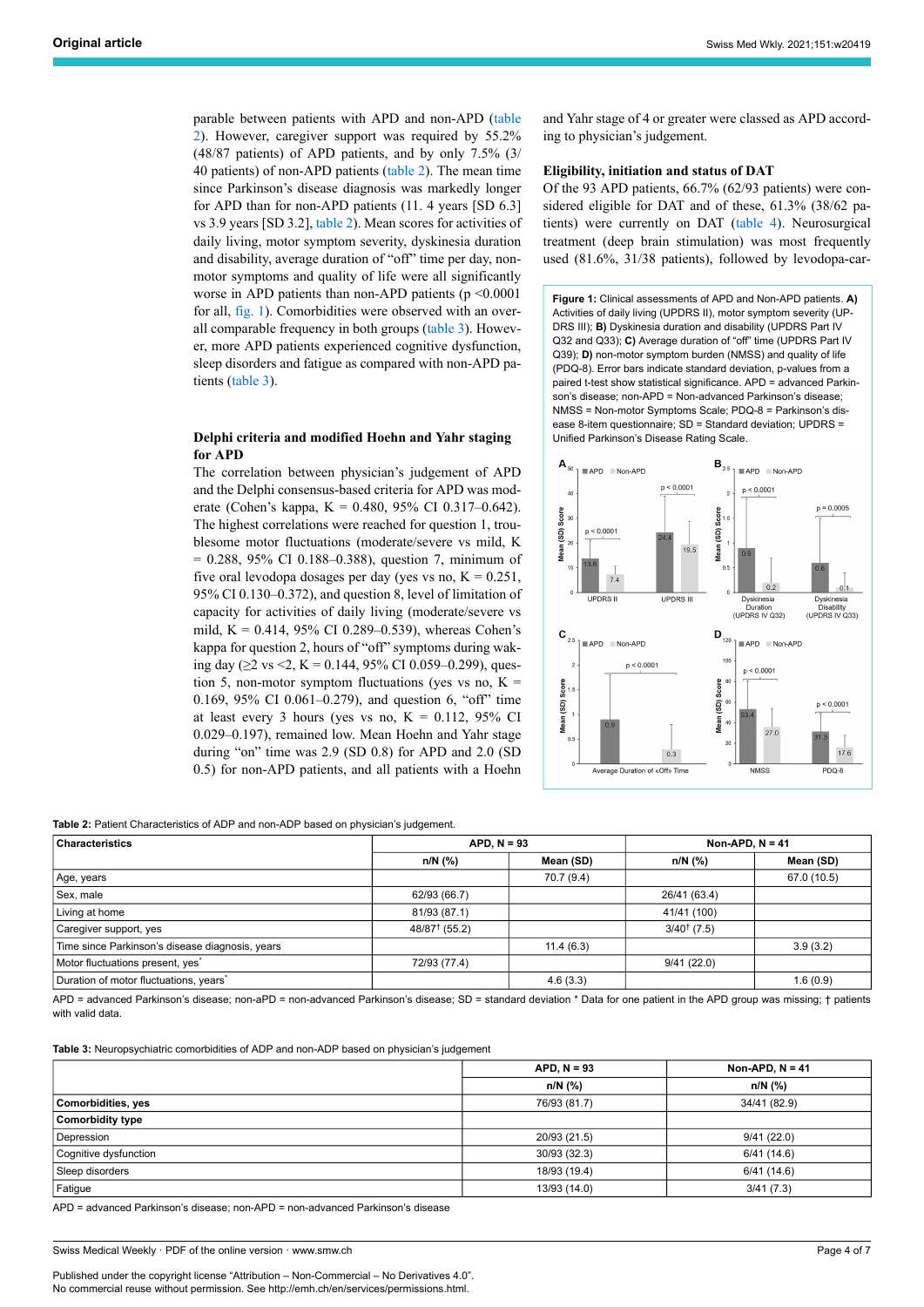bidopa intestinal gel (15.8%, 6/38 patients) and apomorphine s.c. infusions (2.6%, 1/38 patients) [\(table 4\)](#page-4-0). Of the eligible APD patients, 17.7% (11/62 patients) had decided to start DAT procedures at this visit, with the majority planning to have neurosurgical treatments (deep brain stimulation, 63.6%, 7/11 patients), followed by 27.3% (3/ 11 patients) and 9.1% (1/11 patients) with planned levodopa-carbidopa intestinal gel or apomorphine s.c. infusions, respectively [\(table 4\)](#page-4-0). Across all patients with APD according to physician's judgement, 47.3% (44/93 patients) were neither receiving nor planned for DAT, and of the APD patients eligible for DAT, 21.0% (13/62 patients) were not currently receiving DAT. Reasons for not introducing DAT were mainly patient refusal (8/13 eligible APD patients, 61.5%), motor function-related issues (2/ 13 patients, 15.4%) and other reasons not specified in the questionnaire (3 of 13 patients, 23.1%). Of the five non-APD patients classed as eligible for DAT, one patient (20%) was receiving deep brain stimulation, whereas the remaining four (80%) were not on DAT ([table 4](#page-4-0)).

#### **Swiss subgroup vs international full analysis set**

The data obtained for the Swiss subgroup were compared with the international full analysis set (including the Swiss subgroup). Overall, 69.4% (95% CI 61.6–77.2%; 93/134 patients) of the Swiss patients suffered from APD according to physician's judgement, whereas 51.3% (95% CI 49.4–53.2%; 1343/2615 patients) of the full analysis set were classed as APD patients. In Switzerland, all patients presenting with Hoehn and Yahr stage 4 or 5 were considered to have APD (22/134 patients, 16.4%). In comparison, within the full analysis set a Hoehn and Yahr stage of 4 or 5 was identified for 299 of 2614 patients (11.4%), 18 of whom were nonetheless included in the non-APD group  $(6\%)$ .

Activities of daily living (UPDRS II), motor symptom severity (UPDRS III), non-motor symptom severity

<span id="page-4-0"></span>**Table 4:** Fligibility for device-aided treatment (DAT), type of DAT and reasons for no DAT

(NMSS) and quality of life (PQD-8) scores appeared similar in the Swiss APD and full analysis set APD groups and were significantly higher compared with the non-APD groups [\(fig. 2\)](#page-5-0). The rate of no dyskinesia in APD patients was 45.2% (42/93 patients) in Switzerland and 37.4%  $(501/1338 \text{ patients})$  in the full analysis set  $(f\text{lig. 2})$ . In the Swiss subgroup, roughly 40% of the patients with APD according to physician's judgement had no "off" time (38.7%, 36/93 patients) or "off" time for only 1–25% of the day (39.8%, 37/93 patients). In contrast, in the full analysis set only 20.3% (271/1336 patients) of patients with APD according to physician's judgement had no "off" time, and 43.9% (587/1336 patients) had "off" time for 1–25% of the day. Compared with the Swiss subgroup, more patients in the full analysis set had "off" time for 26-50% of the day (Swiss 16.1%, 15/93 patients; full analysis set 27.1%, 362/ 1336 patients; [fig. 2\)](#page-5-0). In Switzerland patient refusal was the major reason for no DAT amongst patients with APD according to physician's judgement (Swiss 61.5%, 8/13 patients; full analysis set 28.3%, 94/332 patients), whereas the main reason for no DAT in the full analysis set was that the patient needed more time for a decision. None of the APD patients and only one non-APD patient in the Swiss subgroup were not on DAT because they needed more time for a decision. Even though deep brain stimulation was the most widely used DAT in the full analysis set and Swiss subgroup, it was more frequently used in Switzerland (Swiss 82.1%, 32/38 patients; full analysis set 57.4%, 229/399 patients), whereas levodopa-carbidopa intestinal gel (Swiss 15.4%, 6/39 patients; full analysis set 38.3%, 153/399 patients) and apomorphine s.c. infusions (Swiss 2.6%, 1/39 patients; full analysis set 8.3%, 33/399 patients) were used less compared with the full analysis set.

# **Discussion**

The criteria for APD are not clearly defined and largely depend on the physician's personal judgement. Frequently

| <b>Eligible for DAT options</b><br>Status of DAT for eligible patients<br>Ongoing<br>Decided at visit to start<br>No<br>Missing<br>Type of DAT in group with ongoing DAT<br><b>DBS</b> | $n/N$ (%)<br>62/93 (66.7) | $n/N$ (%)<br>5/41(12.2) |
|----------------------------------------------------------------------------------------------------------------------------------------------------------------------------------------|---------------------------|-------------------------|
|                                                                                                                                                                                        |                           |                         |
|                                                                                                                                                                                        |                           |                         |
|                                                                                                                                                                                        |                           |                         |
|                                                                                                                                                                                        | 38/62 (61.3)              | 1/5(20)                 |
|                                                                                                                                                                                        | 11/62 (17.7)              | 0/5(0)                  |
|                                                                                                                                                                                        | 13/62 (21)                | 4/5(80)                 |
|                                                                                                                                                                                        | 0/62(0)                   | 0/5(0)                  |
|                                                                                                                                                                                        |                           |                         |
|                                                                                                                                                                                        | 31/38 (81.6)              | 1/5(20)                 |
| LCIG                                                                                                                                                                                   | 6/38(15.8)                |                         |
| Apomorphine s.c. infusion                                                                                                                                                              | 1/38(2.6)                 |                         |
| Type of DAT in group with decision to start DAT                                                                                                                                        |                           |                         |
| <b>DBS</b>                                                                                                                                                                             | 7/11(63.6)                |                         |
| <b>LCIG</b>                                                                                                                                                                            | 3/11(27.3)                |                         |
| Apomorphine s.c. infusion                                                                                                                                                              | 1/11(9.1)                 |                         |
| Reason for no DAT                                                                                                                                                                      |                           |                         |
| Patient refusal                                                                                                                                                                        | 8/13(61.5)                | 0/4(0)                  |
| Patient needs more time to decide                                                                                                                                                      | 0/13(0)                   | 1/4(25)                 |
| Motor function related issues                                                                                                                                                          | 2/13(15.4)                | 0/4(0)                  |
| Other                                                                                                                                                                                  |                           |                         |

APD = advanced Parkinson's disease; non-APD = non-advanced Parkinson's disease; DAT = device-aided treatment; DBS = deep brain stimulation; LCIG = levodopa-carbidopa intestinal gel

Published under the copyright license "Attribution – Non-Commercial – No Derivatives 4.0". No commercial reuse without permission. See http://emh.ch/en/services/permissions.html.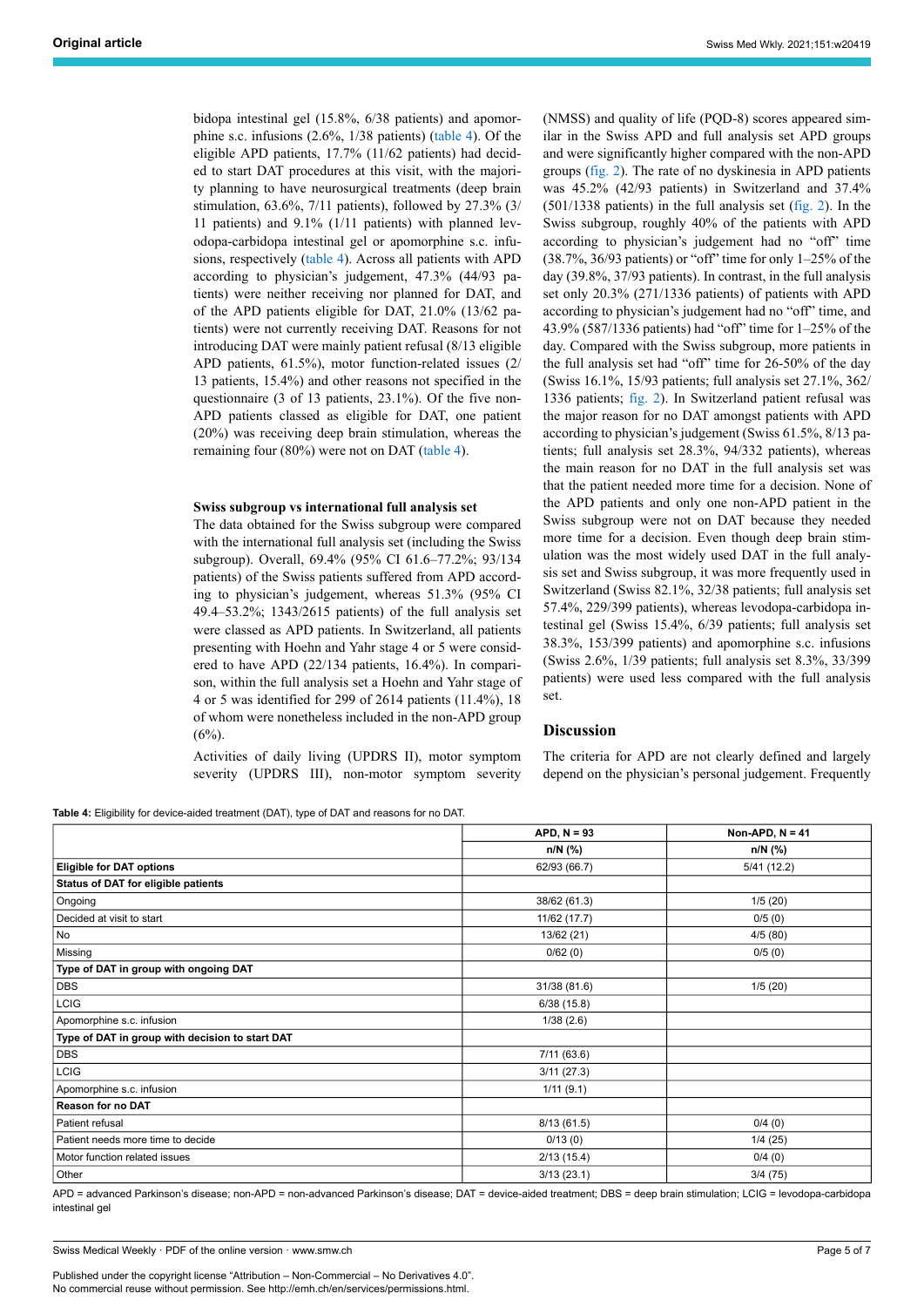used classification systems are mainly based on motor symptom severity and do not provide a full patient profile [[3](#page-6-3)]. Defining distinct disease stages may help to improve treatment strategies to provide the best possible care to the patients [[1](#page-6-0)].

Here we analysed the data of the Swiss subgroup of the international OBSERVE-PD study and compared these country-specific results with the previously published international data [[3](#page-6-3)]. The Swiss dataset thereby provides insight into how APD and DAT eligibility is recognised in Switzerland. The proportion of patients with APD according to physician's judgement was higher in Switzerland than in the international full analysis set (69.4% vs. 51.3%). Similarly, Fasano et al. reported a wide variation in the proportion of APD patients between the different countries included in the international study, which highlights the differences between healthcare systems, clinics and possibly treatment availability [\[3\]](#page-6-3).

<span id="page-5-0"></span>**Figure 2:** Comparison of the international (FAS) data with the Swiss subgroup. **A)** Activities of daily living (UPDRS II), motor symptom severity (UPDRS III), non-motor symptom burden (NMSS) and quality of life (PDQ-8); **B)** Dyskinesia duration (UP-DRS Part IV Q32, categories); **C)** Average duration of "off" time (UPDRS Part IV Q39, categories). Error bars indicate standard deviation (SD). APD FAS = advanced Parkinson's disease full analysis set; APD CH = advanced Parkinson's disease Swiss subgroup; non-APD = non-advanced Parkinson's disease FAS; non-APD CH = non-advanced Parkinson's disease Swiss subgroup; NMSS = Non-motor Symptoms Scale; PDQ-8 = 8-Item Parkinson's Disease Questionnaire; UPDRS = Unified Parkinson's Disease Rating Scale



Swiss Medical Weekly · PDF of the online version · www.smw.ch

Published under the copyright license "Attribution – Non-Commercial – No Derivatives 4.0". No commercial reuse without permission. See http://emh.ch/en/services/permissions.html.

In Switzerland, the correlation between physician's judgement of APD and the Delphi criteria was highest for motor fluctuations (question 1), number of oral levodopa doses per day (question 7) and limitations of activities of daily living (question 8). The overall APD correlation was slightly higher than for question 8 alone (overall 0.48, question 8 0.414), but remained moderate, as was also ob-served in the international study population [[3](#page-6-3)].

Validated clinical measures can help to recognise APD not adequately controlled by oral medication, which in turn can lead to earlier intervention and improved results [\[14](#page-6-10)]. The Hoehn and Yahr staging system is frequently used for this purpose, but has several limitations. The system emphasises specific aspects of Parkinson's disease, including postural instability and mobility problems, whilst neglecting non-motor symptoms and levodopa-associated complications, including motor fluctuations and dyskinesia [\[15](#page-6-11)]. Within the Swiss subgroup, the mean Hoehn and Yahr stage was higher in APD (2.9) than in non-APD (2.0) patients, and in contrast to the full analysis set, all Swiss patients with Hoehn and Yahr stage ≥4 were considered to have APD, which provides some support for this staging system for the definition of advanced disease. However, the finding that Swiss patients had a shorter duration of "off" than the full analysis set may indicate that, compared with other aspects of Parkinson's disease, gait disturbance and postural stability could have a greater influence on physician's judgement of APD in Switzerland, whereas motor fluctuations had less of an impact, when compared with the full analysis set [[3](#page-6-3)]. In the Swiss subgroup there was descriptively somewhat less dyskinesia and only a low correlation between physician's judgement of APD and questions 1, 2 and 6 (troublesome motor fluctuations, hours with "off" symptoms during the waking day and "off" time at least every 3 hours) of the Delphi criteria.

Within the group with APD according to physician's judgement, 66.7% of the patients were considered eligible for DAT, which is comparable to the 66% in the full analysis set [[3](#page-6-3)]. However, 12.2% of non-APD patients in Switzerland were also DAT-eligible, which is in line with what was found in the international cohort (10%) [[3](#page-6-3)].

Most eligible APD patients in the Swiss subgroup were already receiving DAT or initiation of DAT was planned. Interestingly, the number of DAT-eligible patients already receiving DAT was markedly higher in Switzerland than in the international study population. This finding may reflect easy accessibility of relevant information for Parkinson's disease patients and the quality of service offered to Parkinson's disease patients in Switzerland, where access to all therapeutic options is usually available without lengthy waiting times or financial restrictions. The number of eligible patients who were not planning to initiate DAT was substantially lower in the Swiss cohort at 21.0% compared with 37.7% in the international study population [[3](#page-6-3)]. In Switzerland, the main reason for no DAT was patient refusal. This contrasts with the international full analysis set, where the most frequent reason for not initiating DAT was that the patient needed more time to decide [[3](#page-6-3)]. In this regard, patient education might be useful to overcome potential negative prejudices against DAT and patient motivation for DAT should be investigated in a separate study.